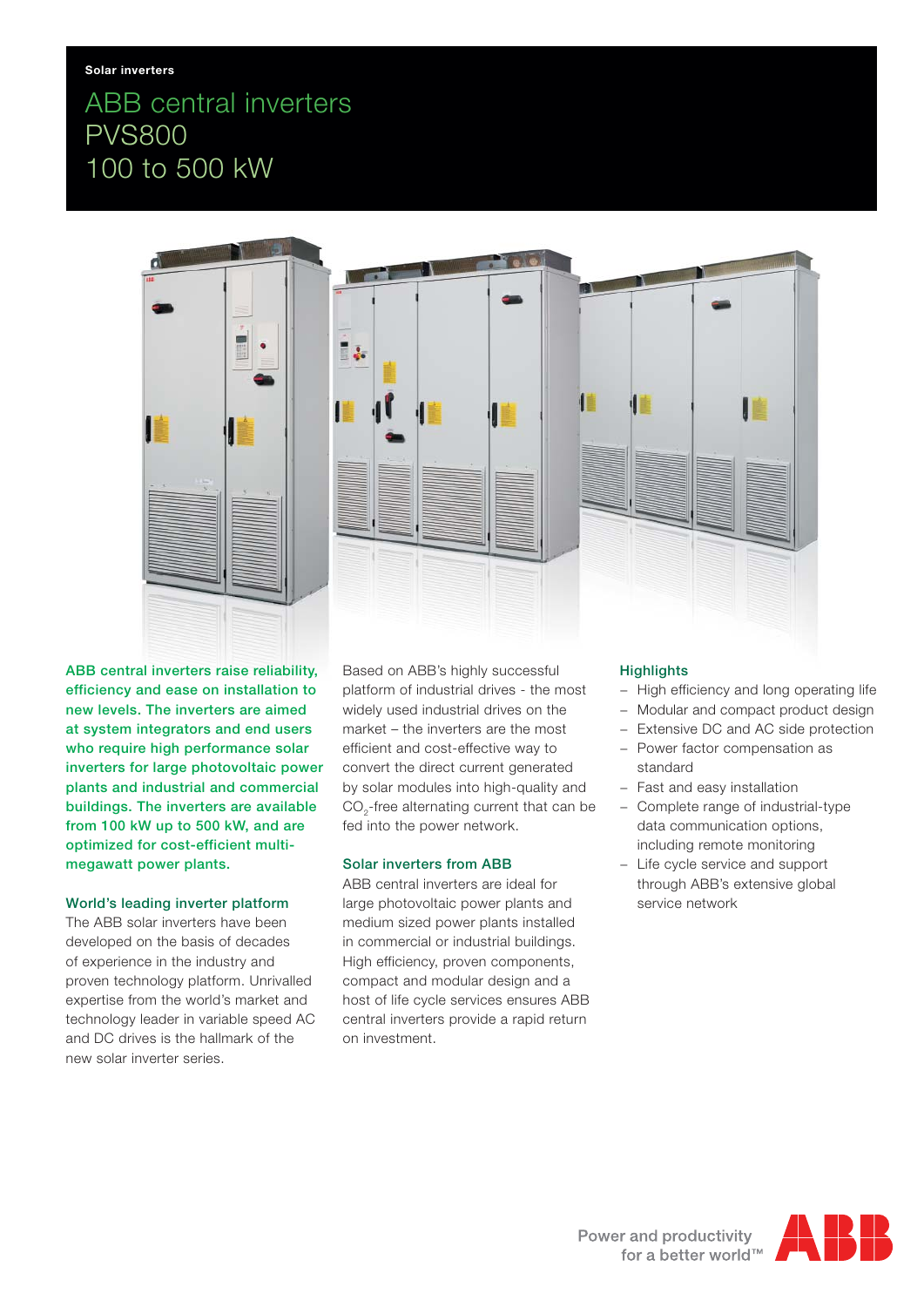# ABB central inverters

### **Maximum energy and feed-in revenues**

ABB central inverters have a high efficiency level. Optimized and accurate system control and a maximum power point tracking (MPPT) algorithm ensure that maximum energy is delivered to the power network from the solar modules. For end users this generates the highest possible revenues from the feed-in tariffs now common in many countries.

#### **Proven ABB components**

The inverters comprise proven ABB components with a long track record of performance excellence in demanding applications and harsh environments. Equipped with extensive electrical and mechanical protection, the inverters are engineered to provide a long and reliable service life of at least 20 years.

#### **Compact and modular design**

The inverters are designed for fast and easy installation. The industrial design and modular platform provides a wide range of options like remote monitoring, fieldbus connection and integrated DC cabinets. The inverters are customized and configured to meet end user needs and are available with short delivery times.

#### **Effective connectivity**

ABB's transformerless central inverter series enables system integrators to design the solar power plant using a combination of different power rating inverters, which are connected to the medium voltage grid centrally.

In certain conditions, the ABB central inverter's topology allows a parallel connection directly to the AC side, enabling electricity to be fed to the grid via a single transformer. This avoids the need for each central inverter to have its own transformer, thereby saving cost and space. However, in systems where the DC side needs to be grounded, an inverter dedicated winding within a transformer, or a separate transformer, must be used always.



#### **Technical data and types**

| <b>Type designation</b>                                                                                                                                                             | PVS800-57-0100kW-A                                                                                                                                    | PVS800-57-0250kW-A      | PVS800-57-0500kW-A                                                                                                                                                        |
|-------------------------------------------------------------------------------------------------------------------------------------------------------------------------------------|-------------------------------------------------------------------------------------------------------------------------------------------------------|-------------------------|---------------------------------------------------------------------------------------------------------------------------------------------------------------------------|
|                                                                                                                                                                                     | 100 kW                                                                                                                                                | 250 kW                  | 500 kW                                                                                                                                                                    |
| Input (DC)                                                                                                                                                                          |                                                                                                                                                       |                         |                                                                                                                                                                           |
| Recommended max input power $(P_{\text{PV}})^{-1}$                                                                                                                                  | 120 kW <sub>n</sub>                                                                                                                                   | 300 kW <sub>n</sub>     | 600 kW <sub>n</sub>                                                                                                                                                       |
| DC voltage range, mpp $(U_{nc})$                                                                                                                                                    | 450 to 750 V (- 825 V*)                                                                                                                               | 450 to 750 V (- 825 V*) | 450 to 750 V (- 825 V*)                                                                                                                                                   |
| Maximum DC voltage $(U_{\text{max (DC)}})$                                                                                                                                          | 900 V (1000 V*)                                                                                                                                       | 900 V (1000 V*)         | 900 V (1000 V*)                                                                                                                                                           |
| Maximum DC current (I <sub>max (DC)</sub> )                                                                                                                                         | 245 A                                                                                                                                                 | 600 A                   | 1145 A                                                                                                                                                                    |
| Voltage ripple                                                                                                                                                                      | $<$ 3%                                                                                                                                                | $< 3\%$                 | $<$ 3%                                                                                                                                                                    |
| Number of protected DC inputs (parallel)                                                                                                                                            | $1 (+/-) / 4^{2}$                                                                                                                                     | $2 (+/-) / 8^{2}$       | $4 (+/-) / 16$ <sup>2)</sup>                                                                                                                                              |
| <b>Output (AC)</b>                                                                                                                                                                  |                                                                                                                                                       |                         |                                                                                                                                                                           |
| Nominal AC output power $(P_{N(AC)})$                                                                                                                                               | 100 kW                                                                                                                                                | 250 kW                  | 500 kW                                                                                                                                                                    |
| Nominal AC current $(I_{N(AC)})$                                                                                                                                                    | 195 A                                                                                                                                                 | 485 A                   | 965 A                                                                                                                                                                     |
| Nominal output voltage $(U_{N(AC)})$ <sup>3)</sup>                                                                                                                                  | 300 V                                                                                                                                                 | 300 V                   | 300 V                                                                                                                                                                     |
| Output frequency 4)                                                                                                                                                                 | 50 / 60 Hz                                                                                                                                            | 50 / 60 Hz              | 50 / 60 Hz                                                                                                                                                                |
| Harmonic distortion, current <sup>5)</sup>                                                                                                                                          | $<$ 3%                                                                                                                                                | $< 3\%$                 | $<$ 3%                                                                                                                                                                    |
| Power factor compensation (coso)                                                                                                                                                    | Yes                                                                                                                                                   | Yes                     | Yes                                                                                                                                                                       |
| Distribution network type <sup>6)</sup>                                                                                                                                             | TN and IT                                                                                                                                             | TN and IT               | TN and IT                                                                                                                                                                 |
| <b>Efficiency</b>                                                                                                                                                                   |                                                                                                                                                       |                         |                                                                                                                                                                           |
| Maximum <sup>7)</sup>                                                                                                                                                               | 98.0%                                                                                                                                                 | 98.0%                   | 98,6%                                                                                                                                                                     |
| Euro-eta $7$                                                                                                                                                                        | 97.5%                                                                                                                                                 | 97.6%                   | 98,2%                                                                                                                                                                     |
| <b>Power consumption</b>                                                                                                                                                            |                                                                                                                                                       |                         |                                                                                                                                                                           |
| Own consumption in operation                                                                                                                                                        | < 350 W                                                                                                                                               | < 300 W                 | < 600 W                                                                                                                                                                   |
| Standby operation consumption                                                                                                                                                       | $<$ appr. 55 W                                                                                                                                        | $<$ appr. 55 W          | $<$ appr. 55 W                                                                                                                                                            |
| External auxiliary voltage <sup>8)</sup>                                                                                                                                            | 230 V, 50 Hz                                                                                                                                          | 230 V, 50 Hz            | 230 V, 50 Hz                                                                                                                                                              |
| <b>Dimensions and weight</b>                                                                                                                                                        |                                                                                                                                                       |                         |                                                                                                                                                                           |
| Width / Height / Depth, mm (W / H / D)                                                                                                                                              | 1030 / 2130 / 644                                                                                                                                     | 1830 / 2130 / 644       | 3030 / 2130 / 644                                                                                                                                                         |
| Weight appr.                                                                                                                                                                        | 550 kg                                                                                                                                                | 1100 kg                 | 1800 kg                                                                                                                                                                   |
| <sup>1)</sup> Inverter limits the power to a safe level<br><sup>2)</sup> Optional MCB inputs, 80 A each<br>$3$ Grid voltage (+/- 10%)<br><sup>4)</sup> Grid frequency (48 to 63 Hz) | At nominal power<br>5)<br>300 V output must be IT type<br>Without auxiliary power consumption at 450 V $U_{\text{pc}}$<br>115 V, 60 Hz optional<br>8) |                         | Max 1000 V <sub>DC</sub> input voltage as an option<br>with mppt range 450 to 825 V. If DC is $>$<br>1000 V <sub>pc</sub> inverter is not damaged, but will<br>not start. |

2 ABB solar inverters | **Product flyer for PVS800**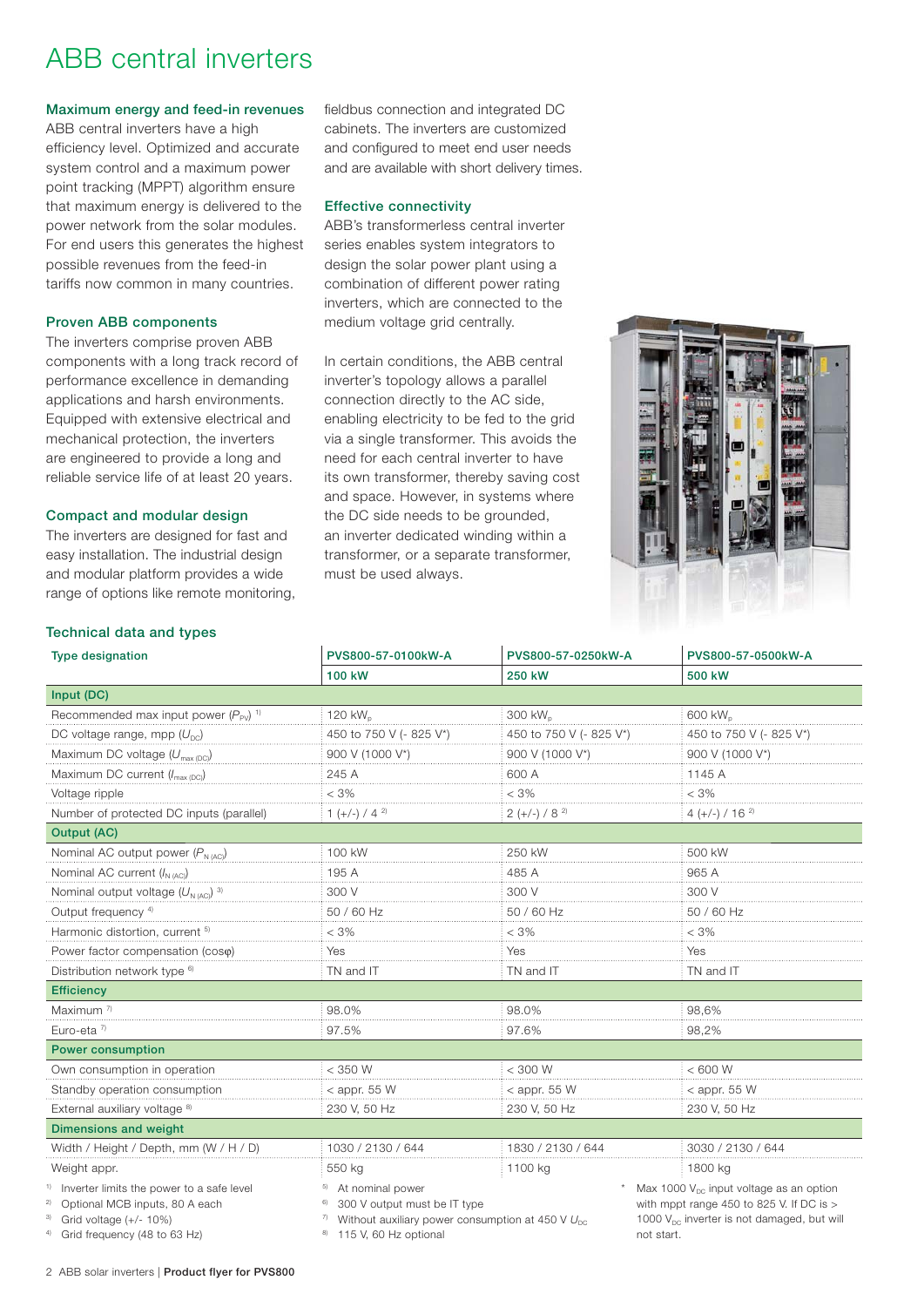## **ABB central inverter design and grid connection**



| <b>Type designation</b>                         | PVS800-57-0100kW-A                                                                   | PVS800-57-0250kW-A      | PVS800-57-0500kW-A      |
|-------------------------------------------------|--------------------------------------------------------------------------------------|-------------------------|-------------------------|
|                                                 | 100 kW                                                                               | 250 kW                  | 500 kW                  |
| <b>Environmental limits</b>                     |                                                                                      |                         |                         |
| Degree of protection                            | IP22 / IP42 9)                                                                       | IP22 / IP42 9)          | IP22 / IP42 9)          |
| Ambient temperature range (nominal ratings) 10) | $-15$ °C to $+40$ °C                                                                 | -15 °C to +40 °C        | -15 °C to +40 °C        |
| Maximum ambient temperature 11)                 | $+50 °C$                                                                             | $+50 °C$                | $+50 °C$                |
| Relative humidity, not condensing               | 15% to 95%                                                                           | 15% to 95%              | 15% to 95%              |
| Maximum altitude (above sea level) 12)          | 2000 m                                                                               | 2000 m                  | 2000 m                  |
| Maximum noise level                             | 75 dBA                                                                               | 75 dBA 13)              | 75 dBA 13)              |
| Cooling air flow                                | 1300 m <sup>3</sup> /h                                                               | 1880 m <sup>3</sup> /h  | 3760 m <sup>3</sup> /h  |
| <b>Protection</b>                               |                                                                                      |                         |                         |
| Ground fault monitoring 9)                      | Yes                                                                                  | Yes                     | Yes                     |
| Grid monitoring <sup>9)</sup>                   | Yes                                                                                  | Yes                     | Yes                     |
| Anti-islanding <sup>9)</sup>                    | Yes                                                                                  | Yes                     | Yes                     |
| DC reverse polarity                             | Yes                                                                                  | Yes                     | Yes                     |
| AC and DC short circuit and over current        | Yes                                                                                  | Yes                     | Yes                     |
| AC and DC over voltage and temperature          | Yes                                                                                  | Yes                     | Yes                     |
| User interface and communications               |                                                                                      |                         |                         |
| Local user interface                            | ABB local control panel                                                              | ABB local control panel | ABB local control panel |
| Analog inputs / outputs                         | 1/2                                                                                  | 1/2                     | 1/2                     |
| Digital inputs / relay outputs                  | 3/1                                                                                  | 3/1                     | 3/1                     |
| Fieldbus connectivity                           | Modbus, PROFIBUS, Ethernet                                                           |                         |                         |
| <b>Product compliance</b>                       |                                                                                      |                         |                         |
| Safety and EMC                                  | CE conformity according to LV and EMC directives                                     |                         |                         |
| Certifications and approvals                    | VDE, CEI, UNE, RD, EDF, Golden Sun, BDEW                                             |                         |                         |
| Grid support                                    | Reactive power compensation, Power reduction, Low voltage ride through <sup>9)</sup> |                         |                         |

9) Optional

10) Frosting is not allowed. May need optional cabinet heating.

11) Power derating after 40 °C

12) Power derating above 1000 m. Above 2000 m special requirements.

13) At partial power typically < 70 dBA